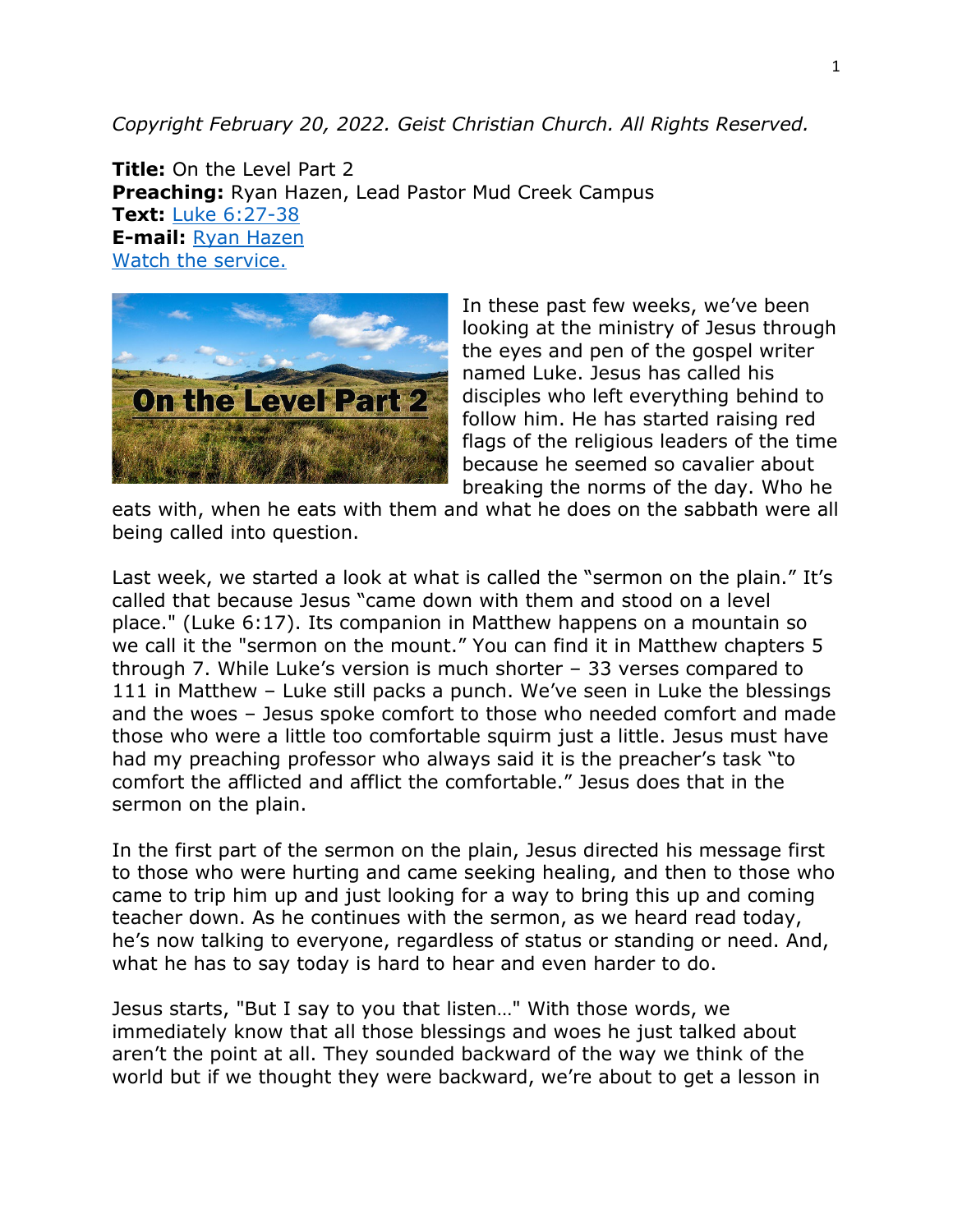just how far God will go to upend our broken value systems and flip our priorities so they line up with God's priorities.

"Love your enemies, do good to those who hate you, bless those who curse you, pray for those who abuse you." (Luke 6:27-28). In other words, do the exact opposite of what the world expects when you're dealing with people who treat you with contempt. Instead of avoiding them or submitting to their abuse, instead of responding to their hatred with your hatred of your own – love them. The verb here is '*agapao*.' The noun for this kind of love is '*agape*.' It isn't an emotion like we celebrate on Valentine's Day - it's an action. It's a way to behave that puts another's welfare and interests above vour own. $<sup>1</sup>$  $<sup>1</sup>$  $<sup>1</sup>$ </sup>

A man who had reached his 100th birthday was being interviewed by a reporter. "What are you most proud of?" the reporter asked. "Well," said the man, "I don't have an enemy in the world." "What a beautiful thought! How inspirational!" said the reporter. "Yep," added the man, "I outlived every last one of them." [2](#page-4-1)

It begs the question of us and how we approach dealing with our enemies? Is it just to avoid and ignore them, hoping that you outlive and outlast them? Maybe you secretly hope and plan and pray for bad things to happen to them. Or maybe you take a more active stance toward your enemies and go to war with them – and by "war," we go to war in many ways. We rejoice in their failures and mourn their successes. We see this now in our political dialogue and it's bled into other areas of our lives.

Jesus gets specific with how to love your enemies. Here's how you do it. Stand up to them. When people try to exert authority over you, it tells us to turn the other cheek – to give a shirt as well as our coat. How can such an action be interpreted as standing up to someone? You might be thinking that turning the other cheek and giving up both your coat and your shirt sounds like submitting to someone else's abuse, not standing up to it.

But here's why we need to understand the history and context of firstcentury culture when we study scripture. Bible scholar David Ewart explains it this way. Striking the cheek was the way a master disciplined a slave or servant. It was the way he asserted his authority, the way he put you back in line. At the time of Jesus, there was a proper way to do this. You would stand facing your master, and he would strike your right cheek with the back of his right hand. Striking you in any other way would mean a loss of authority and power for the master. So, imagine what happens if, after having been struck on the right cheek, you stand there and silently turn your head and, as Jesus suggests, offer your left cheek? [3](#page-4-2)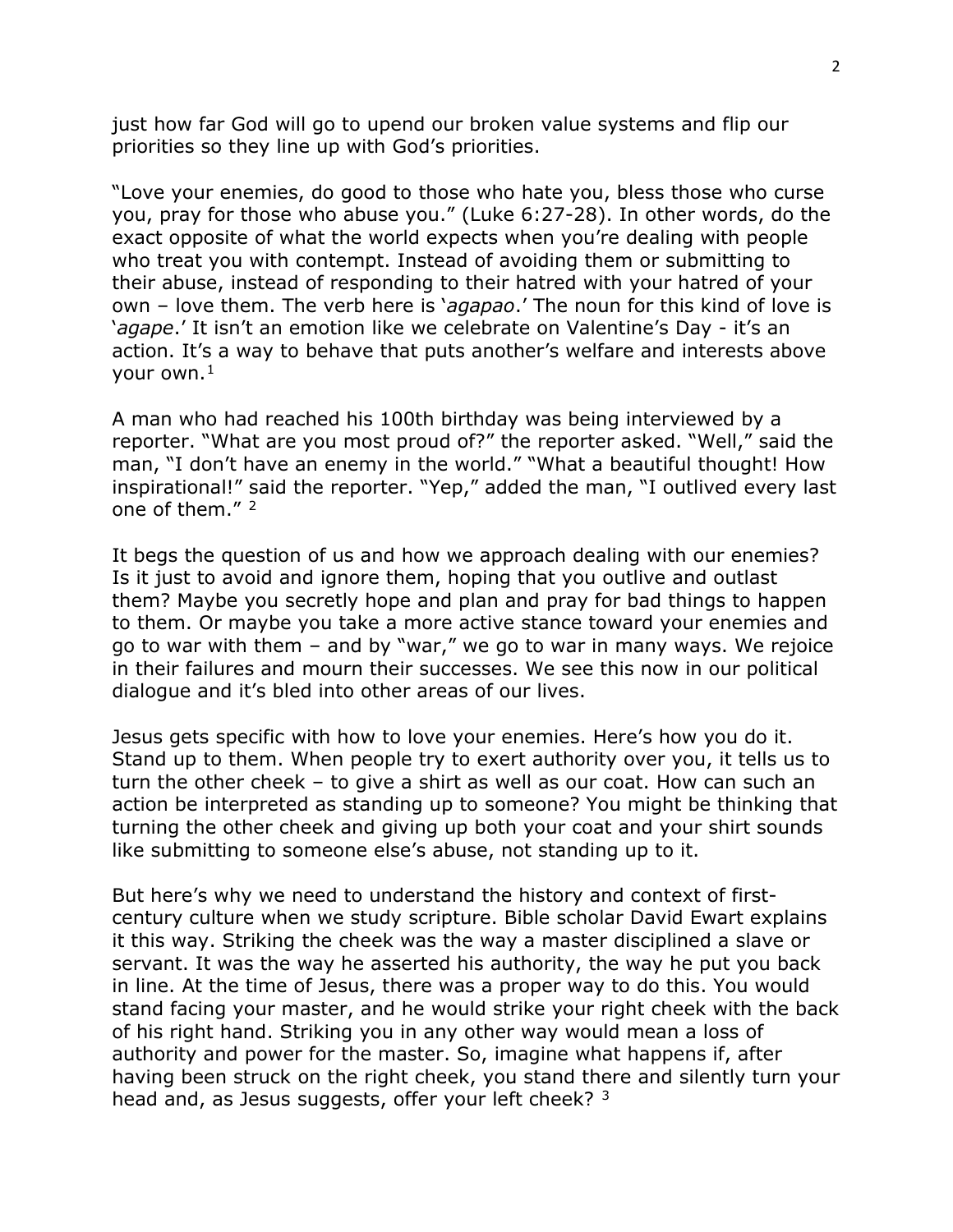Standing there offering your left cheek in that time and place would become an act of resistance. If your master is unable to discipline you in the accepted fashion – his lack of power over you is exposed for all to see – and with that, he is shamed and dishonored. More importantly, you have exposed the reality that master and slave are not in the right relationship that God wants for them.

Jesus is talking about the kingdom of God, where the rule is no longer "an eye for an eye." The rule is now the rule of love and love alone. He goes on to give us some of those negative examples that explain this concept of loving our enemies. He says, "If you love those who love you, what credit is that to you? For even sinners love those who love them. If you do good to those who do good to you, what credit is that to you? For even sinners do the same. If you lend to those from whom you hope to receive, what credit is that to you? Even sinners lend to sinners, to receive as much again. (Luke 6:32-34)

This week, I read a rendition of I Corinthians 13 – Paul's love chapter that you hear at weddings – you know, "Love is patient; love is kind; love is not envious or boastful or arrogant or rude" – that one. But this rendition is written as if it were told from the side of hate rather than love. It was jarring to me.

Hate is impatient and unkind. Hatred is envious and egocentric. Hatred is arrogant and rude. Hate is insisting on one's way; hatred is irritable or resentful; it celebrates sin, and it mocks what is true. Hate is whiny and thin-skinned, thoroughly skeptical, always pessimistic, a born quitter. But hatred ends.<sup>[4](#page-4-3)</sup>

I'm more than a little distressed that Christians today are not living this out in the world. I'm afraid that, more often than not, people are beginning to know Christians by our hate than by our love. Christians today seem to be mad at the world. The world is beginning to view Christianity as more of an angry political activist movement than a spiritual organization devoted to handing out hope and healing to a hurting world.

Yes, we are called to be salt and light in a sinful world. Yes, we are called to speak out boldly with prophetic voices calling people to follow Jesus. But truth must be spoken in love. Like Jesus, we are to be people full of grace and truth. Our culture must know us as truth-tellers, but we must be truthtellers with love. When we interact with those we perceive as our enemies, it must not be out of hate and spite, but out of love and compassion. This is Christ's example and instruction.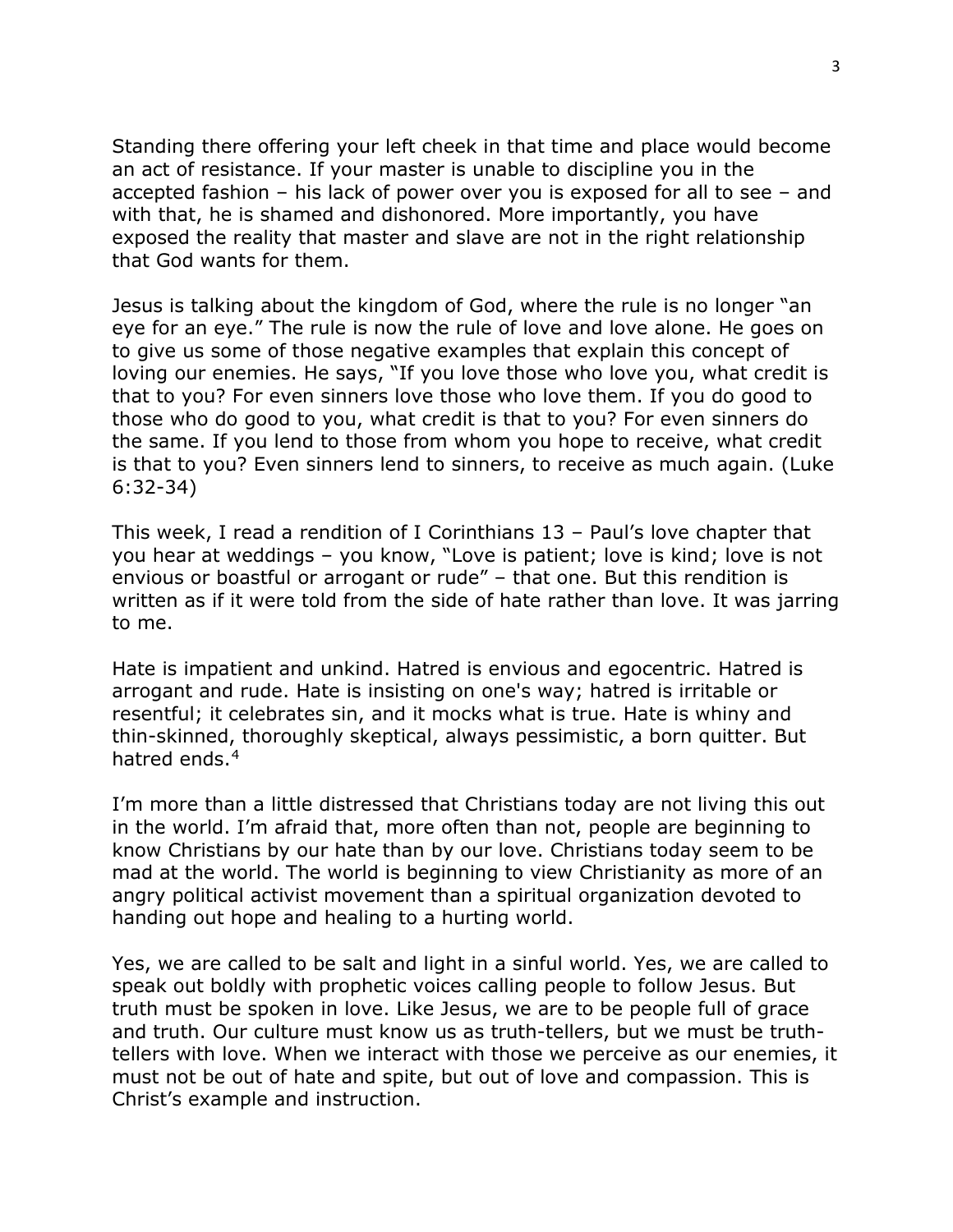Understand though, what loving our enemies does NOT mean. It doesn't mean we support them in what they do, agree with them, or even necessarily become good friends with them. Loving our enemies means that when they hate us, we love them in return. It means that the cycle of hate, the cycle of revenge, the cycle of retaliation stops with us. You can be angry at a person for what they do, and yet still love them. Jesus was upset at the people of Jerusalem for how they abused and murdered the prophets, and yet He still shed tears over the city. Jesus, as always, is our best example for how to live out such the principles he teaches.

If you desire to follow Christ, this sermon on the level place will tell you how. It contains truths that Christ practiced and lived by, and as imitators of Christ, what we also should live by. If I were to summarize this sermon of Jesus down into three words, those three words would be "attitude is everything." As I have wrestled with this text these last couple of weeks, I have come to understand that in this sermon, and the one in Matthew, Christ is not setting out another list of dos and don'ts.

Throughout history, people have imagined that they are keeping the law if they simply do what it says. If they perform the outward actions prescribed by the law, then they are doing all that is necessary. Jesus preaches this sermon to show us that keeping the law is not so much about outward actions as inner attitudes of the heart. If you don't murder someone, but you hate them in your heart, you might as well have murdered them. If you don't commit adultery, but do think lustful thoughts, it is as if you did commit adultery. It's all about the attitude and condition of our hearts.

This sermon describes an attitude of the heart that expresses itself positively when others are negative, and generously when others are selfish. It is an inner disposition, not a legal duty. And from that inner disposition, love will flow far more than we can imagine. It's why verse 38 is there. Have this attitude – be known for your love and "A good measure, pressed down, shaken together, running over, will be put into your lap; for the measure you give will be the measure you get back." (Luke 6:38)

In the Christian catacombs of Rome, the following story was found. A rich man named Proculus had hundreds of slaves. The slave named Paulus was so trustworthy that Proculus made him the steward over his whole household. One day Proculus took Paulus with him to the slave market to buy some new workers. Before the bargaining began, they examined the men to see if they were strong and healthy.